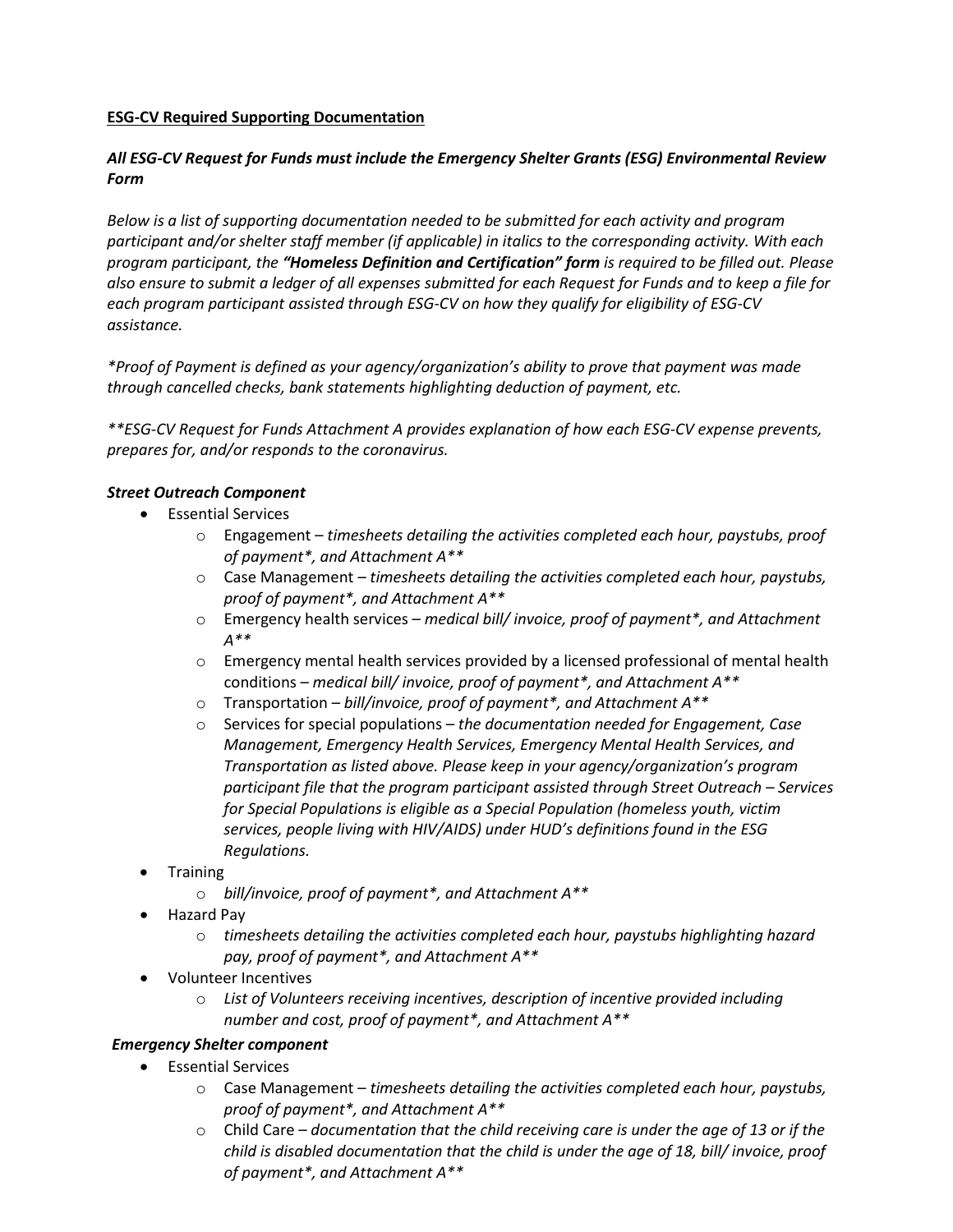- o Education services *documentation from housing provider that that the educational services being provided by the ESG-CV grant are necessary for the program participant to obtain and maintain housing, bill/ invoice, proof of payment\*, and Attachment A\*\**
- o Employment assistance and job training *bill/invoice, explanation of provided employment assistance and job training, proof of payment\*, and Attachment A\*\**
- o Outpatient health services *medical bill/ invoice, proof of payment\*, and Attachment A\*\**
- $\circ$  Legal services; Fees based on the actual service performed (i.e., fee for service) are also eligible, but only if the cost would be less than the cost of hourly fees. Filing fees and other necessary court costs are also eligible. If the subrecipient is a legal services provider and performs the services itself, the eligible costs are the subrecipient's employees' salaries and other costs necessary to perform the services. - *documentation that the attorney providing service is licensed and in good standing with the bar association of ND, bill/ invoice, proof of payment\*, and Attachment A\*\**
- o Life skills training *bill/invoice, proof of payment\*, and Attachment A\*\**
- o Mental Health Services provided by a licensed professional of mental health conditions – *medical bill/ invoice, proof of payment\*, and Attachment A\*\**
- o Substance abuse treatment services *bill/invoice, proof of payment\*, and Attachment A\*\**
- o Transportation *bill/invoice, proof of payment\*, and Attachment A\*\**
- o Services for special populations *the documentation needed for Engagement, Case Management, Emergency Health Services, Emergency Mental Health Services, and Transportation as listed above. Please keep in your agency/organization's program participant file that the program participant assisted through Essential Services – Services for Special Populations is eligible as a Special Population (homeless youth, victim services, people living with HIV/AIDS) under HUD's definitions found in the ESG Regulations.*
- **Renovation** 
	- o Eligible costs include labor, materials, tools, and other costs for renovation (including major rehabilitation of an emergency shelter or conversion of a building into an emergencyshelter). – *Contact ND Division of Community Services for guidance.*
- Shelter Operations
	- $\circ$  Eligible costs are the costs of maintenance (including minor or routine repairs), rent, security, fuel, equipment, insurance, utilities, food, furnishings, and supplies necessary for the operation of the emergencyshelter. – *bill/invoice/receipt, proof of payment\*, and Attachment A\*\**
	- o Where no appropriate emergency shelter is available for a homeless family or individual, eligible costs may also include a hotel or motel voucher for that family or individual. – *bill/invoice/receipt, proof of payment\*, and Attachment A\*\**
- Hotel/Motel Costs
	- o *bill/invoice/receipt, proof of payment\*, and Attachment A\*\**
- Training
	- o *bill/invoice, proof of payment\*, and Attachment A\*\**
- Hazard Pay
	- o *timesheets detailing the activities completed each hour, paystubs highlighting hazard pay, proof of payment\*, and Attachment A\*\**
- Volunteer Incentives
	- o *Volunteer(s) receiving incentives, description of incentive provided including number and cost, proof of payment\*, and Attachment A\*\**
- Temporary Emergency Shelter *Contact ND Division of Community Services for guidance.*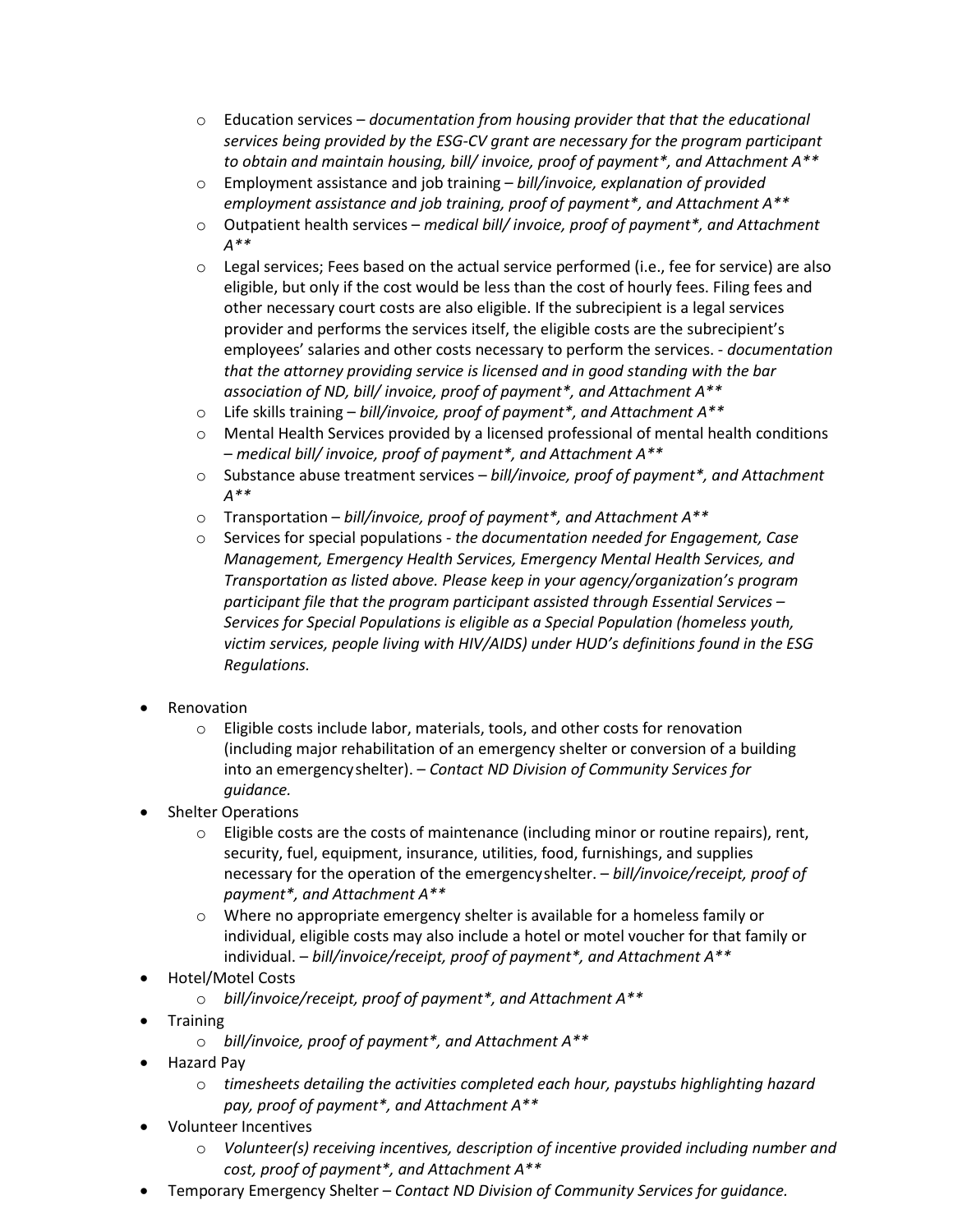## *Rapid Rehousing Component*

- Housing Relocation and Stabilization Services
	- o Financial assistance costs
		- Rental application fees *- documentation from landlord that application fee is charged by owner to all applicants, bill/invoice, proof of payment\*, and Attachment A\*\**
		- Security deposits *lease agreement, rental assistance agreement, bill/invoice, proof of payment\*, and Attachment A\*\**
		- Last month's rent *lease agreement, rental assistance agreement, bill/invoice, proof of payment\*, and Attachment A\*\**
		- Utility deposits *utility bill/invoice, proof of payment\*, and Attachment A\*\**
		- Utility payments *utility bill/invoice, proof of payment\*, and Attachment A\*\**
		- Moving costs *lease agreement, rental assistance agreement, bill/invoice, proof of payment\*, and Attachment A\*\**
	- o Service costs
		- Housing search and placement *timesheets detailing the activities completed each hour, paystubs, proof of payment\*, and Attachment A\*\**
		- Housing stability case management –*timesheets detailing the activities completed each hour, paystubs, proof of payment\*, Attachment A\*\* and ledger with columns including name of program participant, the length of time the program participant has spent in the shelter (if Emergency Shelter), what agency/organization housed them (if different than your agency/organization), if the program participant was housed, if the program participant was housed please provide a copy of the lease and rental assistance agreement.*
		- Mediation *documentation from the owner/landlord or persons with whom the program participant is living explaining the reason mediation is necessary, if mediation is between owner/landlord and program participant the eviction notice or pre-eviction documentation is needed, bills/invoices, proof of payment\*, and Attachment A\*\**
		- **EXECT** Legal services: Fees based on the actual service performed (i.e., fee for service) are also eligible, but only if the cost would be less than the cost of hourly fees. Filing fees and other necessary court costs are also eligible. If the subrecipient is a legal services provider and performs the services itself, the eligible costs are the subrecipient's employees' salaries and other costs necessary to perform the services. – *documentation that the attorney providing service is licensed and in good standing with the bar association of ND, documentation that the legal services are for the program participant to obtain housing or that legal services are needed to prevent the program participant from losing current, permanent housing, bill/invoice, proof of payment\*, and Attachment A\*\**
		- Credit repair -Credit repair (this assistance does not include modification of a debt) – *bill/invoice, proof of payment\*, if assistance is provided by your agency/ organization timesheets detailing the activities completed each hour, paystubs, proof of payment\*, and Attachment A\*\**
- Short-term and Medium-term Rental Assistance *rental assistance agreement, lease agreement, proof of payment\*, and Attachment A\*\**
	- o Short-term rental assistance up to 3 months of rent
	- $\circ$  Medium-term rental assistance for more than 3 months but not more than 24 months
	- $\circ$  Payment of rental arrears for up to 6 months of rent in arrears, including any late fees
	- o Rental assistance may be tenant-based or project-based
- **Training** 
	- o *bill/invoice, proof of payment\*, and Attachment A\*\**